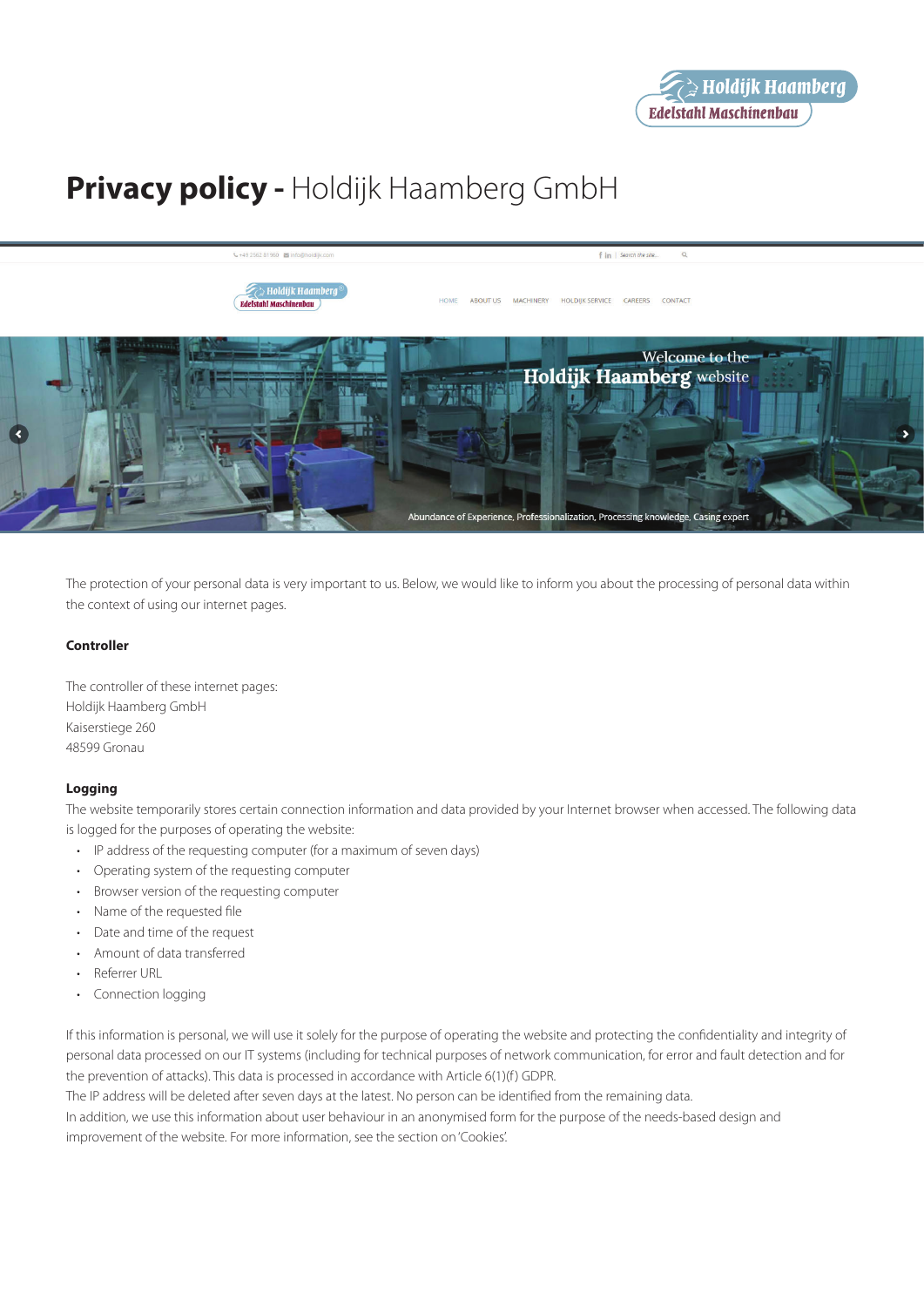

# **Your rights as a data subject**

Upon request, we will inform you in writing or electronically whether and which personal data is stored by us (right to information, Article 15 GDPR), and we will check and, if the requirements are met, implement, your submissions regarding the deletion (Article 17 GDPR), correction (Article 16 GDPR), limitation of processing (Article 18 GDPR) as well as transfer (Article 20 GDPR) of your personal data. Please contact:

Holdijk Haamberg GbmH - Datenschutzbeauftragte - Kaiserstiege 260 48599 Gronau E-Mail: info@holdijk.com

The same applies if you want to revoke your consent to the collection or use of personal data. You can revoke such consent with future effect at any time by e-mail or by letter.

# **Right to complain**

If you believe that the processing of your personal data is unlawful, you may lodge a complaint with a supervisory authority.

# **Contact form/enquiry**

For the purpose of communicating with customers and interested parties, we offer a contact form on our website where you can request information about our products or contact us in general. In addition to voluntary information and your message content, we require the following information from you:

- • Name
- E-Mail address

In some cases, we may also require the following information:

- • Company name
- • Telephone number
- • Location information
- Company address
- • Requirements

We require this information in order to process your request, to address you correctly and to provide you with an answer. Enquiries received via the contact form will be stored as an e-mail and reviewed periodically to see if data can be deleted. If data is no longer necessary in the context of a customer or prospective relationship or a customer's opposing interest prevails, we will delete the data in question after 180 days at the latest, unless there are statutory retention requirements. This data is processed in accordance with Article 6(1)(f) GDPR. Insofar as contact has been established to initiate contractual relationships, the legal basis is Article 6(1)(b) GDPR.

# **Data transmission to third parties and outside of the EU**

We only transfer your personal data to third parties if you have consented to its transmission, if its transmission is necessary for the performance of the offers or services that you want to use, or if otherwise there is a legal authorisation of transmission and the protection of your legitimate interests is ensured.

Except for the use of Google Analytics, Google Fonts, Google Maps, and subsequently named companies, no personal information that we collect will be processed in any third country. These services are provided by Google LLC, 1600 Amphitheatre Parkway, Mountain View, CA 94043, USA. As concerns the use of Google Analytics, Google Fonts and Google Maps, an appropriate level of data protection by Google Inc. will be provided as part of its participation in the 'Privacy Shield' and measures taken by Google on data protection and data security in the EU. See also the notes on Google Analytics, Google Fonts and Google Maps.

The following explanations provide an overview of third-party providers as well as their contents, including links to their privacy policies, which contain further notes on the processing of data and ways of opting out, some of which have already been mentioned here.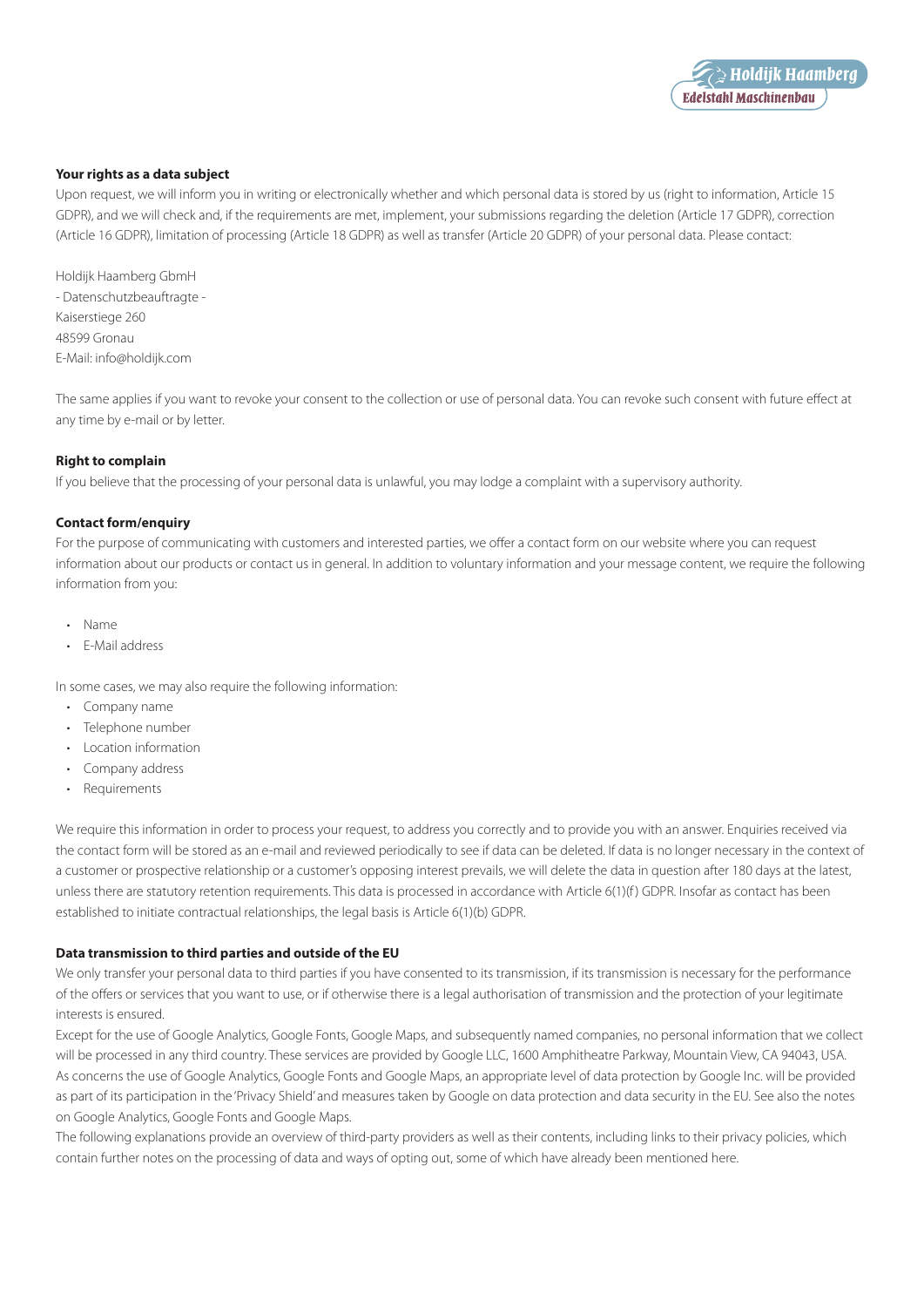

# **Use of Google Analytics**

This website uses Google Analytics, a web analytics service provided by Google Inc. ('Google'). The use of Google Analytics is in the interest of the needs-based design and improvement of the website and for the purpose of aligning our site with customer requirements. The legal basis for this is Article 6(1)(f) GDPR. Google Analytics uses cookies, that is, text files that are stored on your computer and allow for your use of the website to be analysed. Furthermore, this site uses Google APIs, a programme interface provided by Google that involves transmitting data, in particular the IP address, to Google. The information generated by the cookie about your use of this website is usually transmitted to a Google server in the USA and stored there. However, if IP anonymisation is activated on this website, your IP address will be shortened by Google beforehand within member states of the European Union or in other signatory states of the Agreement of the European Economic Area. Only in exceptional cases will the full IP address be sent to a Google server in the USA and shortened there. On behalf of the operator of this website, Google will use this information to evaluate your use of the website, to compile reports on website activity and to provide the website operator with other services related to website activity and Internet usage. The IP address transmitted by your browser as part of Google Analytics will not be merged with other Google data. You can prevent the storage of cookies using a corresponding setting on your browser software; however, we wish to indicate that you may not be able to make full use of all functions of this website in this case. In addition, you may prevent Google from collecting the data generated by the cookie and related to your use of the website (including your IP address) as well as the processing of this data by Google by using the link below (http://tools.google.com/dlpage/gaoptout?hl=en) to download and install a specific browser plugin. Please note that on this website Google Analytics has been extended by the code 'anonymizeIp' to ensure the anonymised collection of IP addresses. You can prevent Google Analytics from collecting data using an opt-out cookie by clicking the following link: Disable Google Analytics For information about the Privacy Policy and Terms of Service of Google Analytics, please visit http://www.google.com/analytics/terms/gb.html

## **Google Web Fonts**

We use web fonts provided by Google for the uniform representation of fonts. When you call up a page, your browser loads the required web fonts into your browser cache to display texts and fonts correctly. To do this, your browser must connect to Google's servers. As a result, Google learns that our website has been accessed via your IP address. The use of Google Web Fonts is in the interest of representing our online services in a consistent and appealing way. The legal basis for this is Article  $6(1)(f)$  GDPR.

For more information about Google Web Fonts, see the Google Privacy Policy: https://policies.google.com/privacy?hl=en. You can set your browser so that the fonts are not loaded by Google's servers (e.g., by installing add-ons). If your browser does not support Google Fonts or you block access to Google servers, the text will be displayed in the system default font. Please note that our page will then no longer display using our screen design.

#### **Google Maps**

We use the Google Maps map service via an API for the purpose of representing our online services in an appealing way and making it easy to locate the places we indicate on the website. The use of Google Maps requires your IP address to be stored. This information is usually transmitted to a Google server in the USA and stored there. The legal basis for this is Article 6(1)(f) GDPR.

For more information on the handling of user data, please refer to Google's Privacy Policy:https://policies.google.com/privacy?hl=en&gl=fr. If you disagree with the future transmission of your data to Google while using Google Maps, you may disable the Google Maps Web service entirely by turning off the JavaScript application in your browser, in which case Google Maps and the map display on this website can no longer be used. Please note that if JavaScript is disabled, other functions that we would like to offer you on our website will no longer function either.

#### **CloudFlare**

To secure this website and optimise load times, CloudFlare is used as a Content Delivery Network (CDN), provided by CloudFlare Inc, Inc 665 3rd St. 200, San Francisco, CA 94107, USA. Therefore, all requests must be routed through their servers and consolidated into non-deactivatable statistics. The raw data collected will be deleted there according to the company's own information, and usually within four hours or after three days at the very latest. Here, you will find information about the data collected there and about security and privacy at CloudFlare. This data is processed in accordance with Article 6(1)(f) GDPR. Our interest is in the maintenance, protection and improvement of our online services' operation. For more information, see CloudFlare's Privacy Policy here: https://www.cloudflare.com/security-policy

# **Smartlook**

To ensure the quality of our online services, we use the 'Smartlook' analysis tool from smartlook.com, s.r.o., Milady Horakove 13, 602 00 Brno, Czech Republic, which allows for anonymised evaluation of website usage. Anonymised usage logs are stored in accordance with the law and are automatically deleted after 3 days. This data is processed in accordance with Article 6(1)(f) GDPR. Our interest is in the maintenance, protection and improvement of our online services' operation. For more information, please refer to the Smartlook Privacy Policy: https://www.smartlook. com/de/privacy. You can disable Smartlook via the following link: https://www.smartlook.com/opt-out